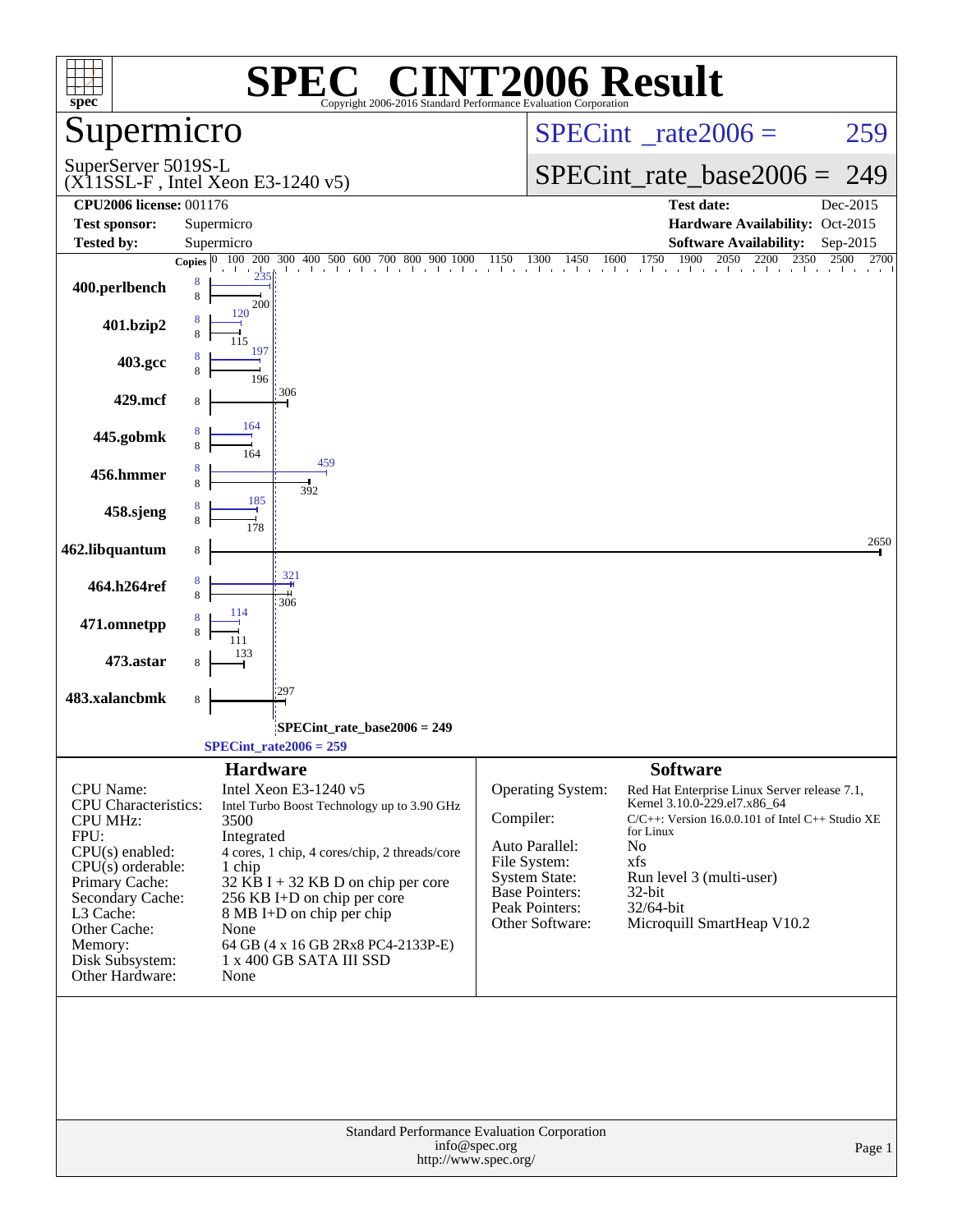

### Supermicro

### SPECint rate $2006 = 259$

SuperServer 5019S-L

(X11SSL-F , Intel Xeon E3-1240 v5)

[SPECint\\_rate\\_base2006 =](http://www.spec.org/auto/cpu2006/Docs/result-fields.html#SPECintratebase2006) 249

**[CPU2006 license:](http://www.spec.org/auto/cpu2006/Docs/result-fields.html#CPU2006license)** 001176 **[Test date:](http://www.spec.org/auto/cpu2006/Docs/result-fields.html#Testdate)** Dec-2015 **[Test sponsor:](http://www.spec.org/auto/cpu2006/Docs/result-fields.html#Testsponsor)** Supermicro Supermicro **[Hardware Availability:](http://www.spec.org/auto/cpu2006/Docs/result-fields.html#HardwareAvailability)** Oct-2015 **[Tested by:](http://www.spec.org/auto/cpu2006/Docs/result-fields.html#Testedby)** Supermicro **Supermicro [Software Availability:](http://www.spec.org/auto/cpu2006/Docs/result-fields.html#SoftwareAvailability)** Sep-2015

#### **[Results Table](http://www.spec.org/auto/cpu2006/Docs/result-fields.html#ResultsTable)**

|                                                                                                          | <b>Base</b>   |                |            |                |            | <b>Peak</b>    |            |                |                |              |                |              |                |              |
|----------------------------------------------------------------------------------------------------------|---------------|----------------|------------|----------------|------------|----------------|------------|----------------|----------------|--------------|----------------|--------------|----------------|--------------|
| <b>Benchmark</b>                                                                                         | <b>Copies</b> | <b>Seconds</b> | Ratio      | <b>Seconds</b> | Ratio      | <b>Seconds</b> | Ratio      | <b>Copies</b>  | <b>Seconds</b> | <b>Ratio</b> | <b>Seconds</b> | <b>Ratio</b> | <b>Seconds</b> | <b>Ratio</b> |
| 400.perlbench                                                                                            |               | 391            | 200        | 390            | <b>200</b> | 389            | 201        |                | 333            | 235          | 334            | 234          | 333            | 235          |
| 401.bzip2                                                                                                |               | 671            | <u>115</u> | 677            | 114        | 662            | 117        |                | 645            | 120          | 641            | 121          | 646            | 120          |
| $403.\mathrm{gcc}$                                                                                       |               | 329            | 196        | 329            | <b>196</b> | 327            | 197        |                | 327            | 197          | 328            | 196          | 326            | 197          |
| $429$ .mcf                                                                                               | 8             | 240            | 305        | 237            | 308        | 238            | <b>306</b> | 8              | 240            | 305          | 237            | 308          | 238            | <b>306</b>   |
| $445$ .gobm $k$                                                                                          | 8             | 511            | 164        | 511            | 164        | 511            | 164        | 8              | 513            | 164          | 513            | 164          | 513            | 163          |
| 456.hmmer                                                                                                |               | 190            | 394        | 190            | 392        | 192            | 389        |                | 163            | 459          | 163            | 459          | 162            | 460          |
| $458$ .sjeng                                                                                             |               | 543            | <b>178</b> | 543            | 178        | 543            | 178        | 8              | 526            | 184          | 524            | 185          | 524            | <u>185</u>   |
| 462.libquantum                                                                                           |               | 62.6           | 2650       | 62.5           | 2650       | 62.5           | 2650       | 8              | 62.6           | 2650         | 62.5           | 2650         | 62.5           | 2650         |
| 464.h264ref                                                                                              |               | 555            | 319        | 579            | 306        | 579            | 306        | $\overline{8}$ | 539            | 329          | 559            | 316          | 552            | <u>321</u>   |
| 471.omnetpp                                                                                              |               | 449            | 111        | 449            | 111        | 448            | 111        |                | 438            | 114          | 438            | <u>114</u>   | 439            | 114          |
| $473$ . astar                                                                                            |               | 424            | 133        | 427            | 132        | 423            | 133        | 8              | 424            | 133          | 427            | 132          | 423            | 133          |
| 483.xalancbmk                                                                                            |               | 186            | 297        | 186            | 297        | 186            | <b>296</b> | 8              | 186            | 297          | 186            | 297          | 186            | 296          |
| Results appear in the order in which they were run. Bold underlined text indicates a median measurement. |               |                |            |                |            |                |            |                |                |              |                |              |                |              |

#### **[Submit Notes](http://www.spec.org/auto/cpu2006/Docs/result-fields.html#SubmitNotes)**

 The taskset mechanism was used to bind copies to processors. The config file option 'submit' was used to generate taskset commands to bind each copy to a specific processor. For details, please see the config file.

#### **[Operating System Notes](http://www.spec.org/auto/cpu2006/Docs/result-fields.html#OperatingSystemNotes)**

Stack size set to unlimited using "ulimit -s unlimited"

#### **[Platform Notes](http://www.spec.org/auto/cpu2006/Docs/result-fields.html#PlatformNotes)**

Standard Performance Evaluation Corporation Sysinfo program /usr/cpu2006/config/sysinfo.rev6914 \$Rev: 6914 \$ \$Date:: 2014-06-25 #\$ e3fbb8667b5a285932ceab81e28219e1 running on X10SRA-01 Mon Jan 26 14:17:42 2015 This section contains SUT (System Under Test) info as seen by some common utilities. To remove or add to this section, see: <http://www.spec.org/cpu2006/Docs/config.html#sysinfo> From /proc/cpuinfo model name : Intel(R) Xeon(R) CPU E3-1240 v5 @ 3.50GHz 1 "physical id"s (chips) 8 "processors" cores, siblings (Caution: counting these is hw and system dependent. The following excerpts from /proc/cpuinfo might not be reliable. Use with caution.) cpu cores : 4 siblings : 8 Continued on next page

[info@spec.org](mailto:info@spec.org) <http://www.spec.org/>

Page 2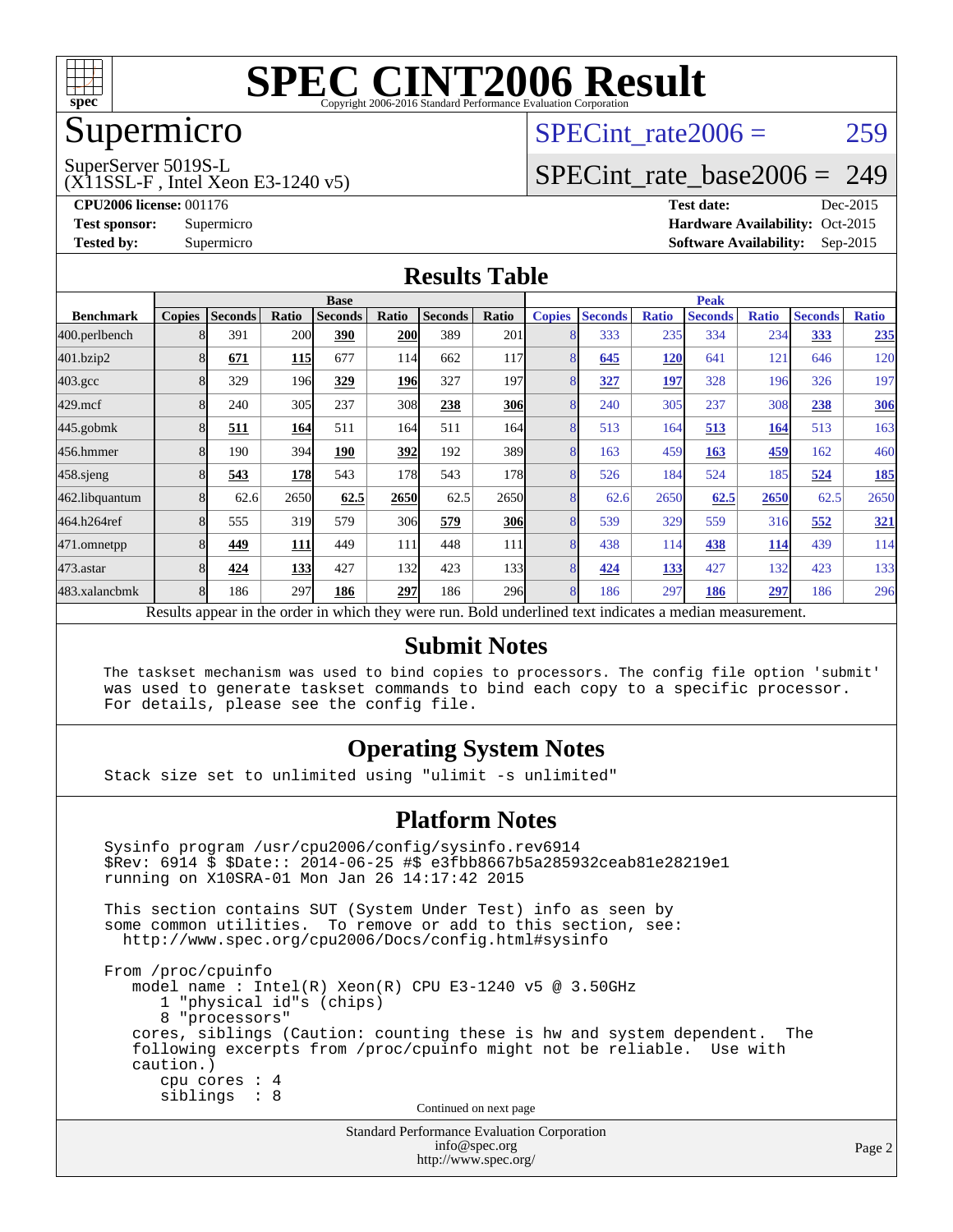

#### Supermicro

SPECint rate $2006 = 259$ 

(X11SSL-F , Intel Xeon E3-1240 v5) SuperServer 5019S-L

[SPECint\\_rate\\_base2006 =](http://www.spec.org/auto/cpu2006/Docs/result-fields.html#SPECintratebase2006) 249

**[CPU2006 license:](http://www.spec.org/auto/cpu2006/Docs/result-fields.html#CPU2006license)** 001176 **[Test date:](http://www.spec.org/auto/cpu2006/Docs/result-fields.html#Testdate)** Dec-2015 **[Test sponsor:](http://www.spec.org/auto/cpu2006/Docs/result-fields.html#Testsponsor)** Supermicro Supermicro **[Hardware Availability:](http://www.spec.org/auto/cpu2006/Docs/result-fields.html#HardwareAvailability)** Oct-2015 **[Tested by:](http://www.spec.org/auto/cpu2006/Docs/result-fields.html#Testedby)** Supermicro **Supermicro [Software Availability:](http://www.spec.org/auto/cpu2006/Docs/result-fields.html#SoftwareAvailability)** Sep-2015

#### **[Platform Notes \(Continued\)](http://www.spec.org/auto/cpu2006/Docs/result-fields.html#PlatformNotes)**

 physical 0: cores 0 1 2 3 cache size : 8192 KB From /proc/meminfo MemTotal: 65923420 kB HugePages\_Total: 0 Hugepagesize: 2048 kB From /etc/\*release\* /etc/\*version\* os-release: NAME="Red Hat Enterprise Linux Server" VERSION="7.1 (Maipo)" ID="rhel" ID\_LIKE="fedora" VERSION\_ID="7.1" PRETTY\_NAME="Red Hat Enterprise Linux Server 7.1 (Maipo)" ANSI\_COLOR="0;31" CPE\_NAME="cpe:/o:redhat:enterprise\_linux:7.1:GA:server" redhat-release: Red Hat Enterprise Linux Server release 7.1 (Maipo) system-release: Red Hat Enterprise Linux Server release 7.1 (Maipo) system-release-cpe: cpe:/o:redhat:enterprise\_linux:7.1:ga:server uname -a: Linux X10SRA-01 3.10.0-229.el7.x86\_64 #1 SMP Thu Jan 29 18:37:38 EST 2015 x86\_64 x86\_64 x86\_64 GNU/Linux run-level 3 Jan 26 10:12 SPEC is set to: /usr/cpu2006 Filesystem Type Size Used Avail Use% Mounted on /dev/sda2 xfs 183G 5.2G 178G 3% / Additional information from dmidecode: Warning: Use caution when you interpret this section. The 'dmidecode' program reads system data which is "intended to allow hardware to be accurately determined", but the intent may not be met, as there are frequent changes to hardware, firmware, and the "DMTF SMBIOS" standard. BIOS American Megatrends Inc. 1.0a 10/23/2015 Memory:

4x Samsung M391A2K43BB1-CPB 16 GB 2 rank 2133 MHz

(End of data from sysinfo program)

#### **[General Notes](http://www.spec.org/auto/cpu2006/Docs/result-fields.html#GeneralNotes)**

Environment variables set by runspec before the start of the run: LD\_LIBRARY\_PATH = "/usr/cpu2006/libs/32:/usr/cpu2006/libs/64:/usr/cpu2006/sh"

 Binaries compiled on a system with 1x Intel Core i5-4670K CPU + 32GB memory using RedHat EL 7.1

Continued on next page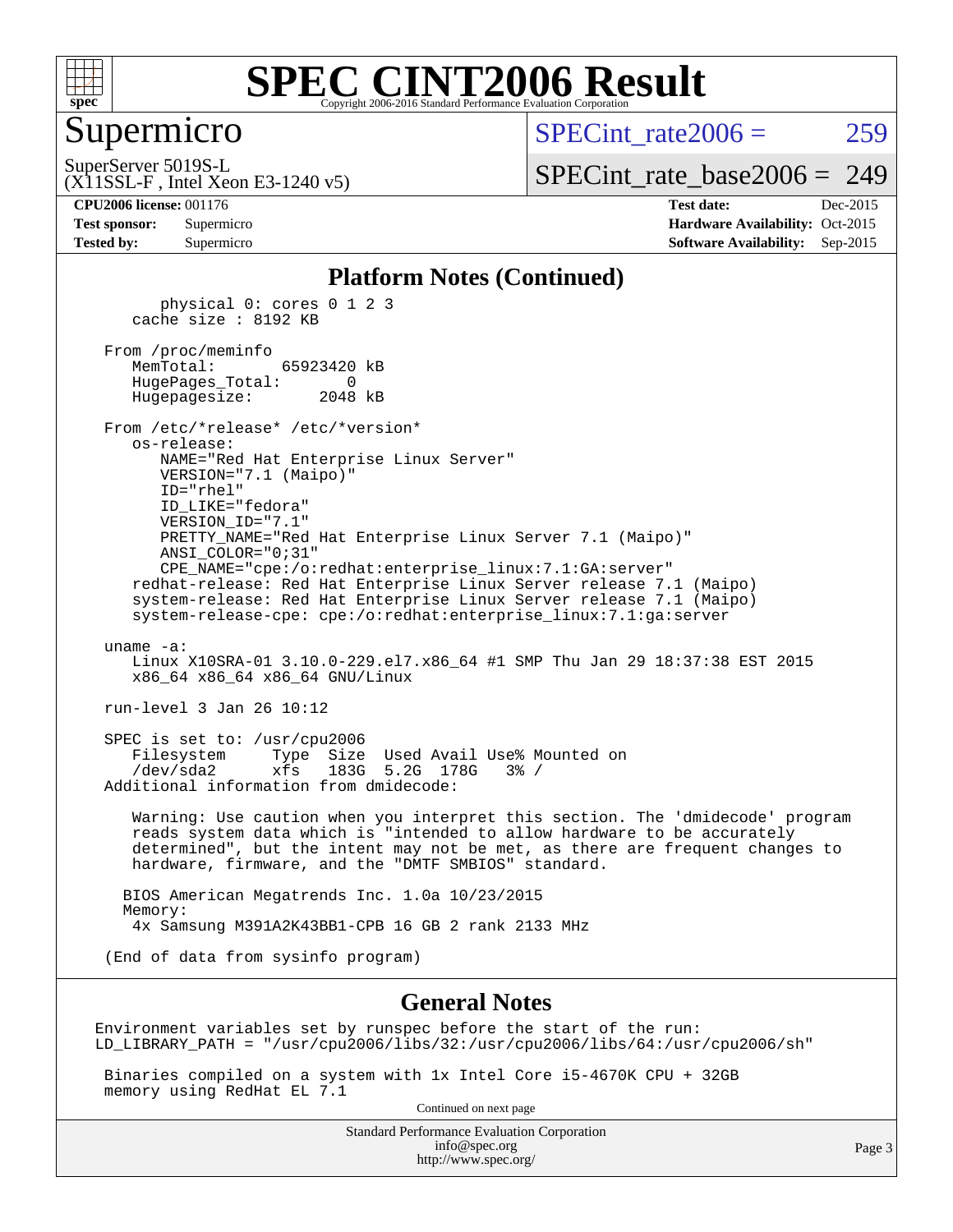

#### Supermicro

SPECint rate $2006 = 259$ 

SuperServer 5019S-L

(X11SSL-F , Intel Xeon E3-1240 v5)

**[CPU2006 license:](http://www.spec.org/auto/cpu2006/Docs/result-fields.html#CPU2006license)** 001176 **[Test date:](http://www.spec.org/auto/cpu2006/Docs/result-fields.html#Testdate)** Dec-2015

SPECint rate base2006 =  $249$ 

**[Test sponsor:](http://www.spec.org/auto/cpu2006/Docs/result-fields.html#Testsponsor)** Supermicro Supermicro **[Hardware Availability:](http://www.spec.org/auto/cpu2006/Docs/result-fields.html#HardwareAvailability)** Oct-2015 **[Tested by:](http://www.spec.org/auto/cpu2006/Docs/result-fields.html#Testedby)** Supermicro **Supermicro [Software Availability:](http://www.spec.org/auto/cpu2006/Docs/result-fields.html#SoftwareAvailability)** Sep-2015

#### **[General Notes \(Continued\)](http://www.spec.org/auto/cpu2006/Docs/result-fields.html#GeneralNotes)**

 Transparent Huge Pages enabled with: echo always > /sys/kernel/mm/transparent\_hugepage/enabled

#### **[Base Compiler Invocation](http://www.spec.org/auto/cpu2006/Docs/result-fields.html#BaseCompilerInvocation)**

[C benchmarks](http://www.spec.org/auto/cpu2006/Docs/result-fields.html#Cbenchmarks):

[icc -m32 -L/opt/intel/compilers\\_and\\_libraries\\_2016/linux/compiler/lib/ia32\\_lin](http://www.spec.org/cpu2006/results/res2016q1/cpu2006-20151217-38453.flags.html#user_CCbase_intel_icc_e10256ba5924b668798078a321b0cb3f)

[C++ benchmarks:](http://www.spec.org/auto/cpu2006/Docs/result-fields.html#CXXbenchmarks)

[icpc -m32 -L/opt/intel/compilers\\_and\\_libraries\\_2016/linux/compiler/lib/ia32\\_lin](http://www.spec.org/cpu2006/results/res2016q1/cpu2006-20151217-38453.flags.html#user_CXXbase_intel_icpc_b4f50a394bdb4597aa5879c16bc3f5c5)

#### **[Base Portability Flags](http://www.spec.org/auto/cpu2006/Docs/result-fields.html#BasePortabilityFlags)**

 400.perlbench: [-D\\_FILE\\_OFFSET\\_BITS=64](http://www.spec.org/cpu2006/results/res2016q1/cpu2006-20151217-38453.flags.html#user_basePORTABILITY400_perlbench_file_offset_bits_64_438cf9856305ebd76870a2c6dc2689ab) [-DSPEC\\_CPU\\_LINUX\\_IA32](http://www.spec.org/cpu2006/results/res2016q1/cpu2006-20151217-38453.flags.html#b400.perlbench_baseCPORTABILITY_DSPEC_CPU_LINUX_IA32) 401.bzip2: [-D\\_FILE\\_OFFSET\\_BITS=64](http://www.spec.org/cpu2006/results/res2016q1/cpu2006-20151217-38453.flags.html#user_basePORTABILITY401_bzip2_file_offset_bits_64_438cf9856305ebd76870a2c6dc2689ab) 403.gcc: [-D\\_FILE\\_OFFSET\\_BITS=64](http://www.spec.org/cpu2006/results/res2016q1/cpu2006-20151217-38453.flags.html#user_basePORTABILITY403_gcc_file_offset_bits_64_438cf9856305ebd76870a2c6dc2689ab) 429.mcf: [-D\\_FILE\\_OFFSET\\_BITS=64](http://www.spec.org/cpu2006/results/res2016q1/cpu2006-20151217-38453.flags.html#user_basePORTABILITY429_mcf_file_offset_bits_64_438cf9856305ebd76870a2c6dc2689ab) 445.gobmk: [-D\\_FILE\\_OFFSET\\_BITS=64](http://www.spec.org/cpu2006/results/res2016q1/cpu2006-20151217-38453.flags.html#user_basePORTABILITY445_gobmk_file_offset_bits_64_438cf9856305ebd76870a2c6dc2689ab) 456.hmmer: [-D\\_FILE\\_OFFSET\\_BITS=64](http://www.spec.org/cpu2006/results/res2016q1/cpu2006-20151217-38453.flags.html#user_basePORTABILITY456_hmmer_file_offset_bits_64_438cf9856305ebd76870a2c6dc2689ab) 458.sjeng: [-D\\_FILE\\_OFFSET\\_BITS=64](http://www.spec.org/cpu2006/results/res2016q1/cpu2006-20151217-38453.flags.html#user_basePORTABILITY458_sjeng_file_offset_bits_64_438cf9856305ebd76870a2c6dc2689ab) 462.libquantum: [-D\\_FILE\\_OFFSET\\_BITS=64](http://www.spec.org/cpu2006/results/res2016q1/cpu2006-20151217-38453.flags.html#user_basePORTABILITY462_libquantum_file_offset_bits_64_438cf9856305ebd76870a2c6dc2689ab) [-DSPEC\\_CPU\\_LINUX](http://www.spec.org/cpu2006/results/res2016q1/cpu2006-20151217-38453.flags.html#b462.libquantum_baseCPORTABILITY_DSPEC_CPU_LINUX) 464.h264ref: [-D\\_FILE\\_OFFSET\\_BITS=64](http://www.spec.org/cpu2006/results/res2016q1/cpu2006-20151217-38453.flags.html#user_basePORTABILITY464_h264ref_file_offset_bits_64_438cf9856305ebd76870a2c6dc2689ab) 471.omnetpp: [-D\\_FILE\\_OFFSET\\_BITS=64](http://www.spec.org/cpu2006/results/res2016q1/cpu2006-20151217-38453.flags.html#user_basePORTABILITY471_omnetpp_file_offset_bits_64_438cf9856305ebd76870a2c6dc2689ab) 473.astar: [-D\\_FILE\\_OFFSET\\_BITS=64](http://www.spec.org/cpu2006/results/res2016q1/cpu2006-20151217-38453.flags.html#user_basePORTABILITY473_astar_file_offset_bits_64_438cf9856305ebd76870a2c6dc2689ab) 483.xalancbmk: [-D\\_FILE\\_OFFSET\\_BITS=64](http://www.spec.org/cpu2006/results/res2016q1/cpu2006-20151217-38453.flags.html#user_basePORTABILITY483_xalancbmk_file_offset_bits_64_438cf9856305ebd76870a2c6dc2689ab) [-DSPEC\\_CPU\\_LINUX](http://www.spec.org/cpu2006/results/res2016q1/cpu2006-20151217-38453.flags.html#b483.xalancbmk_baseCXXPORTABILITY_DSPEC_CPU_LINUX)

### **[Base Optimization Flags](http://www.spec.org/auto/cpu2006/Docs/result-fields.html#BaseOptimizationFlags)**

[C benchmarks](http://www.spec.org/auto/cpu2006/Docs/result-fields.html#Cbenchmarks):

[-xCORE-AVX2](http://www.spec.org/cpu2006/results/res2016q1/cpu2006-20151217-38453.flags.html#user_CCbase_f-xAVX2_5f5fc0cbe2c9f62c816d3e45806c70d7) [-ipo](http://www.spec.org/cpu2006/results/res2016q1/cpu2006-20151217-38453.flags.html#user_CCbase_f-ipo) [-O3](http://www.spec.org/cpu2006/results/res2016q1/cpu2006-20151217-38453.flags.html#user_CCbase_f-O3) [-no-prec-div](http://www.spec.org/cpu2006/results/res2016q1/cpu2006-20151217-38453.flags.html#user_CCbase_f-no-prec-div) [-opt-prefetch](http://www.spec.org/cpu2006/results/res2016q1/cpu2006-20151217-38453.flags.html#user_CCbase_f-opt-prefetch) [-opt-mem-layout-trans=3](http://www.spec.org/cpu2006/results/res2016q1/cpu2006-20151217-38453.flags.html#user_CCbase_f-opt-mem-layout-trans_a7b82ad4bd7abf52556d4961a2ae94d5)

[C++ benchmarks:](http://www.spec.org/auto/cpu2006/Docs/result-fields.html#CXXbenchmarks)

[-xCORE-AVX2](http://www.spec.org/cpu2006/results/res2016q1/cpu2006-20151217-38453.flags.html#user_CXXbase_f-xAVX2_5f5fc0cbe2c9f62c816d3e45806c70d7) [-ipo](http://www.spec.org/cpu2006/results/res2016q1/cpu2006-20151217-38453.flags.html#user_CXXbase_f-ipo) [-O3](http://www.spec.org/cpu2006/results/res2016q1/cpu2006-20151217-38453.flags.html#user_CXXbase_f-O3) [-no-prec-div](http://www.spec.org/cpu2006/results/res2016q1/cpu2006-20151217-38453.flags.html#user_CXXbase_f-no-prec-div) [-opt-prefetch](http://www.spec.org/cpu2006/results/res2016q1/cpu2006-20151217-38453.flags.html#user_CXXbase_f-opt-prefetch) [-opt-mem-layout-trans=3](http://www.spec.org/cpu2006/results/res2016q1/cpu2006-20151217-38453.flags.html#user_CXXbase_f-opt-mem-layout-trans_a7b82ad4bd7abf52556d4961a2ae94d5) [-Wl,-z,muldefs](http://www.spec.org/cpu2006/results/res2016q1/cpu2006-20151217-38453.flags.html#user_CXXbase_link_force_multiple1_74079c344b956b9658436fd1b6dd3a8a) [-L/sh -lsmartheap](http://www.spec.org/cpu2006/results/res2016q1/cpu2006-20151217-38453.flags.html#user_CXXbase_SmartHeap_32f6c82aa1ed9c52345d30cf6e4a0499)

### **[Base Other Flags](http://www.spec.org/auto/cpu2006/Docs/result-fields.html#BaseOtherFlags)**

[C benchmarks](http://www.spec.org/auto/cpu2006/Docs/result-fields.html#Cbenchmarks):

403.gcc: [-Dalloca=\\_alloca](http://www.spec.org/cpu2006/results/res2016q1/cpu2006-20151217-38453.flags.html#b403.gcc_baseEXTRA_CFLAGS_Dalloca_be3056838c12de2578596ca5467af7f3)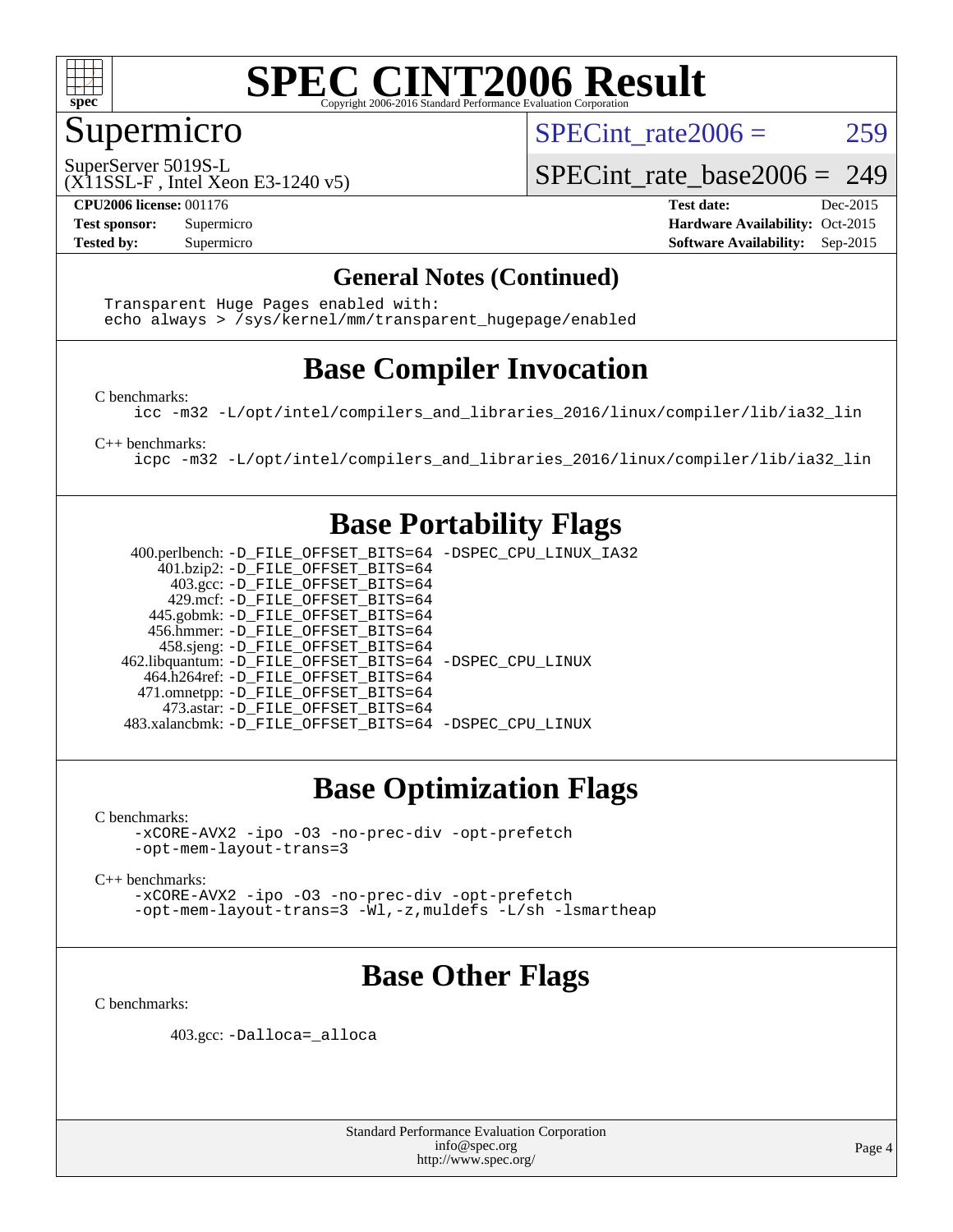

Supermicro

SPECint rate $2006 = 259$ 

SuperServer 5019S-L

#### [SPECint\\_rate\\_base2006 =](http://www.spec.org/auto/cpu2006/Docs/result-fields.html#SPECintratebase2006) 249

(X11SSL-F , Intel Xeon E3-1240 v5)

| <b>Fest sponsor:</b> | Supermicro |  |  |  |
|----------------------|------------|--|--|--|
| <b>Fested by:</b>    | Supermicro |  |  |  |

**[CPU2006 license:](http://www.spec.org/auto/cpu2006/Docs/result-fields.html#CPU2006license)** 001176 **[Test date:](http://www.spec.org/auto/cpu2006/Docs/result-fields.html#Testdate)** Dec-2015 **[Hardware Availability:](http://www.spec.org/auto/cpu2006/Docs/result-fields.html#HardwareAvailability)** Oct-2015 **[Software Availability:](http://www.spec.org/auto/cpu2006/Docs/result-fields.html#SoftwareAvailability)** Sep-2015

#### **[Peak Compiler Invocation](http://www.spec.org/auto/cpu2006/Docs/result-fields.html#PeakCompilerInvocation)**

[C benchmarks \(except as noted below\)](http://www.spec.org/auto/cpu2006/Docs/result-fields.html#Cbenchmarksexceptasnotedbelow):

[icc -m32 -L/opt/intel/compilers\\_and\\_libraries\\_2016/linux/compiler/lib/ia32\\_lin](http://www.spec.org/cpu2006/results/res2016q1/cpu2006-20151217-38453.flags.html#user_CCpeak_intel_icc_e10256ba5924b668798078a321b0cb3f)

400.perlbench: [icc -m64](http://www.spec.org/cpu2006/results/res2016q1/cpu2006-20151217-38453.flags.html#user_peakCCLD400_perlbench_intel_icc_64bit_bda6cc9af1fdbb0edc3795bac97ada53)

401.bzip2: [icc -m64](http://www.spec.org/cpu2006/results/res2016q1/cpu2006-20151217-38453.flags.html#user_peakCCLD401_bzip2_intel_icc_64bit_bda6cc9af1fdbb0edc3795bac97ada53)

456.hmmer: [icc -m64](http://www.spec.org/cpu2006/results/res2016q1/cpu2006-20151217-38453.flags.html#user_peakCCLD456_hmmer_intel_icc_64bit_bda6cc9af1fdbb0edc3795bac97ada53)

458.sjeng: [icc -m64](http://www.spec.org/cpu2006/results/res2016q1/cpu2006-20151217-38453.flags.html#user_peakCCLD458_sjeng_intel_icc_64bit_bda6cc9af1fdbb0edc3795bac97ada53)

#### [C++ benchmarks:](http://www.spec.org/auto/cpu2006/Docs/result-fields.html#CXXbenchmarks)

[icpc -m32 -L/opt/intel/compilers\\_and\\_libraries\\_2016/linux/compiler/lib/ia32\\_lin](http://www.spec.org/cpu2006/results/res2016q1/cpu2006-20151217-38453.flags.html#user_CXXpeak_intel_icpc_b4f50a394bdb4597aa5879c16bc3f5c5)

#### **[Peak Portability Flags](http://www.spec.org/auto/cpu2006/Docs/result-fields.html#PeakPortabilityFlags)**

 400.perlbench: [-D\\_FILE\\_OFFSET\\_BITS=64](http://www.spec.org/cpu2006/results/res2016q1/cpu2006-20151217-38453.flags.html#user_peakPORTABILITY400_perlbench_file_offset_bits_64_438cf9856305ebd76870a2c6dc2689ab) [-DSPEC\\_CPU\\_LP64](http://www.spec.org/cpu2006/results/res2016q1/cpu2006-20151217-38453.flags.html#b400.perlbench_peakCPORTABILITY_DSPEC_CPU_LP64) [-DSPEC\\_CPU\\_LINUX\\_X64](http://www.spec.org/cpu2006/results/res2016q1/cpu2006-20151217-38453.flags.html#b400.perlbench_peakCPORTABILITY_DSPEC_CPU_LINUX_X64) 401.bzip2: [-D\\_FILE\\_OFFSET\\_BITS=64](http://www.spec.org/cpu2006/results/res2016q1/cpu2006-20151217-38453.flags.html#user_peakPORTABILITY401_bzip2_file_offset_bits_64_438cf9856305ebd76870a2c6dc2689ab) [-DSPEC\\_CPU\\_LP64](http://www.spec.org/cpu2006/results/res2016q1/cpu2006-20151217-38453.flags.html#suite_peakCPORTABILITY401_bzip2_DSPEC_CPU_LP64) 403.gcc: [-D\\_FILE\\_OFFSET\\_BITS=64](http://www.spec.org/cpu2006/results/res2016q1/cpu2006-20151217-38453.flags.html#user_peakPORTABILITY403_gcc_file_offset_bits_64_438cf9856305ebd76870a2c6dc2689ab) 429.mcf: [-D\\_FILE\\_OFFSET\\_BITS=64](http://www.spec.org/cpu2006/results/res2016q1/cpu2006-20151217-38453.flags.html#user_peakPORTABILITY429_mcf_file_offset_bits_64_438cf9856305ebd76870a2c6dc2689ab) 445.gobmk: [-D\\_FILE\\_OFFSET\\_BITS=64](http://www.spec.org/cpu2006/results/res2016q1/cpu2006-20151217-38453.flags.html#user_peakPORTABILITY445_gobmk_file_offset_bits_64_438cf9856305ebd76870a2c6dc2689ab) 456.hmmer: [-D\\_FILE\\_OFFSET\\_BITS=64](http://www.spec.org/cpu2006/results/res2016q1/cpu2006-20151217-38453.flags.html#user_peakPORTABILITY456_hmmer_file_offset_bits_64_438cf9856305ebd76870a2c6dc2689ab) [-DSPEC\\_CPU\\_LP64](http://www.spec.org/cpu2006/results/res2016q1/cpu2006-20151217-38453.flags.html#suite_peakCPORTABILITY456_hmmer_DSPEC_CPU_LP64) 458.sjeng: [-D\\_FILE\\_OFFSET\\_BITS=64](http://www.spec.org/cpu2006/results/res2016q1/cpu2006-20151217-38453.flags.html#user_peakPORTABILITY458_sjeng_file_offset_bits_64_438cf9856305ebd76870a2c6dc2689ab) [-DSPEC\\_CPU\\_LP64](http://www.spec.org/cpu2006/results/res2016q1/cpu2006-20151217-38453.flags.html#suite_peakCPORTABILITY458_sjeng_DSPEC_CPU_LP64) 462.libquantum: [-D\\_FILE\\_OFFSET\\_BITS=64](http://www.spec.org/cpu2006/results/res2016q1/cpu2006-20151217-38453.flags.html#user_peakPORTABILITY462_libquantum_file_offset_bits_64_438cf9856305ebd76870a2c6dc2689ab) [-DSPEC\\_CPU\\_LINUX](http://www.spec.org/cpu2006/results/res2016q1/cpu2006-20151217-38453.flags.html#b462.libquantum_peakCPORTABILITY_DSPEC_CPU_LINUX) 464.h264ref: [-D\\_FILE\\_OFFSET\\_BITS=64](http://www.spec.org/cpu2006/results/res2016q1/cpu2006-20151217-38453.flags.html#user_peakPORTABILITY464_h264ref_file_offset_bits_64_438cf9856305ebd76870a2c6dc2689ab) 471.omnetpp: [-D\\_FILE\\_OFFSET\\_BITS=64](http://www.spec.org/cpu2006/results/res2016q1/cpu2006-20151217-38453.flags.html#user_peakPORTABILITY471_omnetpp_file_offset_bits_64_438cf9856305ebd76870a2c6dc2689ab) 473.astar: [-D\\_FILE\\_OFFSET\\_BITS=64](http://www.spec.org/cpu2006/results/res2016q1/cpu2006-20151217-38453.flags.html#user_peakPORTABILITY473_astar_file_offset_bits_64_438cf9856305ebd76870a2c6dc2689ab) 483.xalancbmk: [-D\\_FILE\\_OFFSET\\_BITS=64](http://www.spec.org/cpu2006/results/res2016q1/cpu2006-20151217-38453.flags.html#user_peakPORTABILITY483_xalancbmk_file_offset_bits_64_438cf9856305ebd76870a2c6dc2689ab) [-DSPEC\\_CPU\\_LINUX](http://www.spec.org/cpu2006/results/res2016q1/cpu2006-20151217-38453.flags.html#b483.xalancbmk_peakCXXPORTABILITY_DSPEC_CPU_LINUX)

#### **[Peak Optimization Flags](http://www.spec.org/auto/cpu2006/Docs/result-fields.html#PeakOptimizationFlags)**

[C benchmarks](http://www.spec.org/auto/cpu2006/Docs/result-fields.html#Cbenchmarks):

 400.perlbench: [-xCORE-AVX2](http://www.spec.org/cpu2006/results/res2016q1/cpu2006-20151217-38453.flags.html#user_peakPASS2_CFLAGSPASS2_LDCFLAGS400_perlbench_f-xAVX2_5f5fc0cbe2c9f62c816d3e45806c70d7)(pass 2) [-prof-gen:threadsafe](http://www.spec.org/cpu2006/results/res2016q1/cpu2006-20151217-38453.flags.html#user_peakPASS1_CFLAGSPASS1_LDCFLAGS400_perlbench_prof_gen_21a26eb79f378b550acd7bec9fe4467a)(pass 1) [-ipo](http://www.spec.org/cpu2006/results/res2016q1/cpu2006-20151217-38453.flags.html#user_peakPASS2_CFLAGSPASS2_LDCFLAGS400_perlbench_f-ipo)(pass 2) [-O3](http://www.spec.org/cpu2006/results/res2016q1/cpu2006-20151217-38453.flags.html#user_peakPASS2_CFLAGSPASS2_LDCFLAGS400_perlbench_f-O3)(pass 2) [-no-prec-div](http://www.spec.org/cpu2006/results/res2016q1/cpu2006-20151217-38453.flags.html#user_peakPASS2_CFLAGSPASS2_LDCFLAGS400_perlbench_f-no-prec-div)(pass 2) [-par-num-threads=1](http://www.spec.org/cpu2006/results/res2016q1/cpu2006-20151217-38453.flags.html#user_peakPASS1_CFLAGSPASS1_LDCFLAGS400_perlbench_par_num_threads_786a6ff141b4e9e90432e998842df6c2)(pass 1) [-prof-use](http://www.spec.org/cpu2006/results/res2016q1/cpu2006-20151217-38453.flags.html#user_peakPASS2_CFLAGSPASS2_LDCFLAGS400_perlbench_prof_use_bccf7792157ff70d64e32fe3e1250b55)(pass 2) [-auto-ilp32](http://www.spec.org/cpu2006/results/res2016q1/cpu2006-20151217-38453.flags.html#user_peakCOPTIMIZE400_perlbench_f-auto-ilp32)

 401.bzip2: [-xCORE-AVX2](http://www.spec.org/cpu2006/results/res2016q1/cpu2006-20151217-38453.flags.html#user_peakPASS2_CFLAGSPASS2_LDCFLAGS401_bzip2_f-xAVX2_5f5fc0cbe2c9f62c816d3e45806c70d7)(pass 2) [-prof-gen:threadsafe](http://www.spec.org/cpu2006/results/res2016q1/cpu2006-20151217-38453.flags.html#user_peakPASS1_CFLAGSPASS1_LDCFLAGS401_bzip2_prof_gen_21a26eb79f378b550acd7bec9fe4467a)(pass 1)  $-i\text{po}(pass 2)$  [-O3](http://www.spec.org/cpu2006/results/res2016q1/cpu2006-20151217-38453.flags.html#user_peakPASS2_CFLAGSPASS2_LDCFLAGS401_bzip2_f-O3) $(pass 2)$  [-no-prec-div](http://www.spec.org/cpu2006/results/res2016q1/cpu2006-20151217-38453.flags.html#user_peakPASS2_CFLAGSPASS2_LDCFLAGS401_bzip2_f-no-prec-div) $(pass 2)$ [-par-num-threads=1](http://www.spec.org/cpu2006/results/res2016q1/cpu2006-20151217-38453.flags.html#user_peakPASS1_CFLAGSPASS1_LDCFLAGS401_bzip2_par_num_threads_786a6ff141b4e9e90432e998842df6c2)(pass 1) [-prof-use](http://www.spec.org/cpu2006/results/res2016q1/cpu2006-20151217-38453.flags.html#user_peakPASS2_CFLAGSPASS2_LDCFLAGS401_bzip2_prof_use_bccf7792157ff70d64e32fe3e1250b55)(pass 2) [-opt-prefetch](http://www.spec.org/cpu2006/results/res2016q1/cpu2006-20151217-38453.flags.html#user_peakCOPTIMIZE401_bzip2_f-opt-prefetch) [-auto-ilp32](http://www.spec.org/cpu2006/results/res2016q1/cpu2006-20151217-38453.flags.html#user_peakCOPTIMIZE401_bzip2_f-auto-ilp32) [-ansi-alias](http://www.spec.org/cpu2006/results/res2016q1/cpu2006-20151217-38453.flags.html#user_peakCOPTIMIZE401_bzip2_f-ansi-alias)

403.gcc: [-xCORE-AVX2](http://www.spec.org/cpu2006/results/res2016q1/cpu2006-20151217-38453.flags.html#user_peakCOPTIMIZE403_gcc_f-xAVX2_5f5fc0cbe2c9f62c816d3e45806c70d7) [-ipo](http://www.spec.org/cpu2006/results/res2016q1/cpu2006-20151217-38453.flags.html#user_peakCOPTIMIZE403_gcc_f-ipo) [-O3](http://www.spec.org/cpu2006/results/res2016q1/cpu2006-20151217-38453.flags.html#user_peakCOPTIMIZE403_gcc_f-O3) [-no-prec-div](http://www.spec.org/cpu2006/results/res2016q1/cpu2006-20151217-38453.flags.html#user_peakCOPTIMIZE403_gcc_f-no-prec-div)

 $429$ .mcf: basepeak = yes

Continued on next page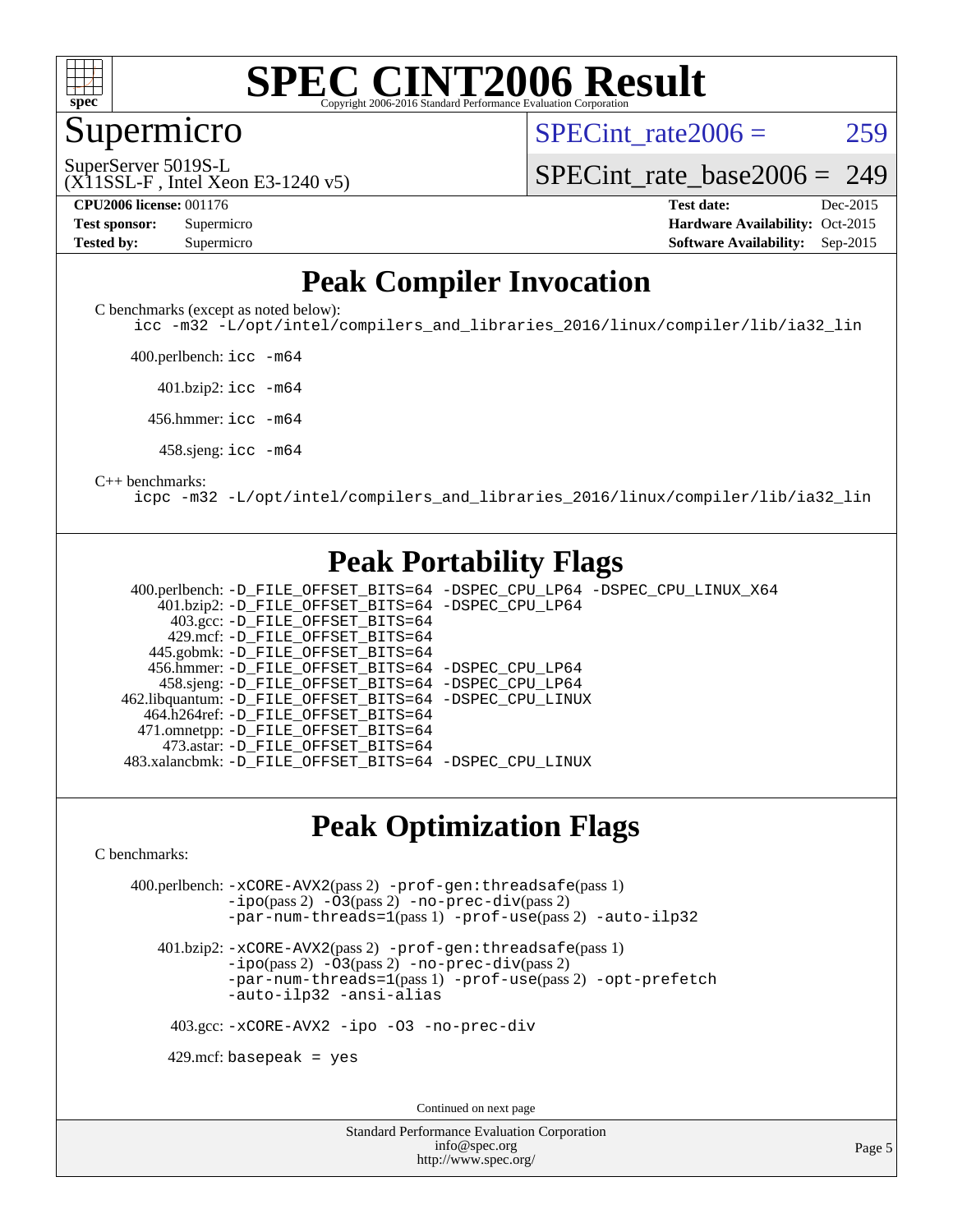

### Supermicro

SPECint rate $2006 = 259$ 

SuperServer 5019S-L

[SPECint\\_rate\\_base2006 =](http://www.spec.org/auto/cpu2006/Docs/result-fields.html#SPECintratebase2006) 249

(X11SSL-F , Intel Xeon E3-1240 v5) **[CPU2006 license:](http://www.spec.org/auto/cpu2006/Docs/result-fields.html#CPU2006license)** 001176 **[Test date:](http://www.spec.org/auto/cpu2006/Docs/result-fields.html#Testdate)** Dec-2015

| <b>Test sponsor:</b> | Supermicro |
|----------------------|------------|
| <b>Tested by:</b>    | Supermicro |

**[Hardware Availability:](http://www.spec.org/auto/cpu2006/Docs/result-fields.html#HardwareAvailability)** Oct-2015 **[Software Availability:](http://www.spec.org/auto/cpu2006/Docs/result-fields.html#SoftwareAvailability)** Sep-2015

### **[Peak Optimization Flags \(Continued\)](http://www.spec.org/auto/cpu2006/Docs/result-fields.html#PeakOptimizationFlags)**

```
 445.gobmk: -xCORE-AVX2(pass 2) -prof-gen:threadsafe(pass 1)
                -prof-use(pass 2) -par-num-threads=1(pass 1) -ansi-alias
                -opt-mem-layout-trans=3
       456.hmmer: -xCORE-AVX2 -ipo -O3 -no-prec-div -unroll2 -auto-ilp32
        458.sjeng: -xCORE-AVX2(pass 2) -prof-gen:threadsafe(pass 1)
                -i\text{po}(pass 2) -\overline{O}3(pass 2)-no-prec-div(pass 2)
                -par-num-threads=1-prof-use-unroll4
                -auto-ilp32
    462.libquantum: basepeak = yes
      464.h264ref: -xCORE-AVX2(pass 2) -prof-gen:threadsafe(pass 1)
               -ipo(pass 2) -O3(pass 2) -no-prec-div(pass 2)
               -par-num-threads=1(pass 1) -prof-use(pass 2) -unroll2
                -ansi-alias
C++ benchmarks: 
      471.omnetpp: -xCORE-AVX2(pass 2) -prof-gen:threadsafe(pass 1)
               -no-prec-div(pass 2)-par-num-threads=1(pass 1) -prof-use(pass 2) -ansi-alias
                -opt-ra-region-strategy=block -Wl,-z,muldefs
                -L/sh -lsmartheap
         473.astar: basepeak = yes
    483.xalancbmk: basepeak = yes
```
#### **[Peak Other Flags](http://www.spec.org/auto/cpu2006/Docs/result-fields.html#PeakOtherFlags)**

[C benchmarks](http://www.spec.org/auto/cpu2006/Docs/result-fields.html#Cbenchmarks):

403.gcc: [-Dalloca=\\_alloca](http://www.spec.org/cpu2006/results/res2016q1/cpu2006-20151217-38453.flags.html#b403.gcc_peakEXTRA_CFLAGS_Dalloca_be3056838c12de2578596ca5467af7f3)

The flags files that were used to format this result can be browsed at <http://www.spec.org/cpu2006/flags/Intel-ic16.0-official-linux64.html> <http://www.spec.org/cpu2006/flags/Supermicro-Platform-Settings-V1.2-revH.html>

You can also download the XML flags sources by saving the following links: <http://www.spec.org/cpu2006/flags/Intel-ic16.0-official-linux64.xml> <http://www.spec.org/cpu2006/flags/Supermicro-Platform-Settings-V1.2-revH.xml>